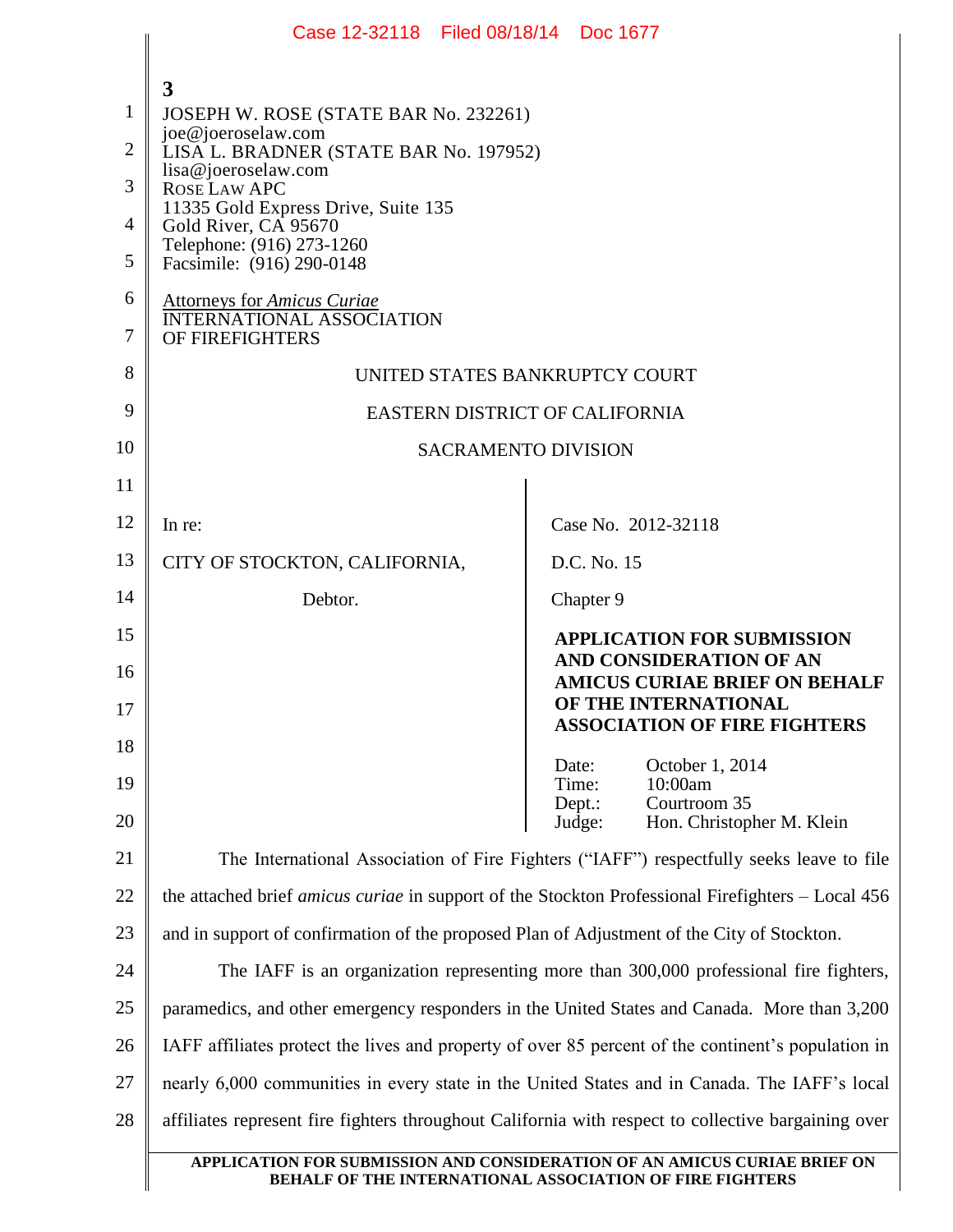## Case 12-32118 Filed 08/18/14 Doc 1677

ROSE LAW APC<br>vergs Drive 11335 GOLD EXPRESS DRIVE, SUITE 135 GOLD RIVER, CA 95670 (916) 273-1260 7

8

9

10

11

12

13

14

15

16

1 2 3 4 5 the terms and conditions of employment including compensation issues. The IAFF is familiar with the issues in this case, and consistent with its interest and capacity as an advocate for professional fire fighters, paramedics, and emergency responders in California and across the United States, and due to its extensive expertise and knowledge, the IAFF believes that it will provide a unique perspective to this Court regarding the issues herein.

6 Ensuring that the pension benefits that public employees have been promised are protected is an extremely important issue for fire fighters. Fire fighters risk their health and safety to protect the general public. In many jurisdictions, especially including California, fire fighters accept these risks based on the understanding that they will be compensated now and in the future through their pension benefits. An attempt to unilaterally alter those benefits through the Chapter 9 municipal bankruptcy process runs afoul of the California Constitution and California state law. As this case may have a precedential effect, the IAFF has a substantial interest in ensuring that the Chapter 9 municipal bankruptcy process is not used as a method for circumventing California's strong pension protections and that fire fighters continue to receive those pension benefits they have been promised in return for their service to the people of California.

17 18 19 20 For the above reasons, the International Association of Fire Fighters respectfully requests this Court grant the IAFF leave to file the attached brief as *amicus curiae* in support of the Stockton Professional Firefighters – Local 456 and in support of confirmation of the proposed Plan of Adjustment of the City of Stockton.

| 21                                                                                                                                                         | Dated: August 18, 2014 | <b>JOSEPH W. ROSE</b>                                                                  |
|------------------------------------------------------------------------------------------------------------------------------------------------------------|------------------------|----------------------------------------------------------------------------------------|
| 22                                                                                                                                                         |                        | <b>LISA L. BRADNER</b><br>Rose Law APC                                                 |
| 23                                                                                                                                                         | By:                    | /s/ Joseph W. Rose                                                                     |
| 24                                                                                                                                                         |                        | <b>JOSEPH W. ROSE</b>                                                                  |
| 25                                                                                                                                                         |                        | <b>Attorneys for Amicus Curiae</b><br><b>International Association of Firefighters</b> |
| 26                                                                                                                                                         | 11                     |                                                                                        |
| 27                                                                                                                                                         | ///                    |                                                                                        |
| 28                                                                                                                                                         |                        | $-2-$                                                                                  |
| APPLICATION FOR SUBMISSION AND CONSIDERATION OF AN AMICUS CURIAE BRIEF ON<br><b>BEHALF OF THE INTERNATIONAL ASSOCIATION OF FIRE FIGHTERS</b><br>2012-32118 |                        |                                                                                        |